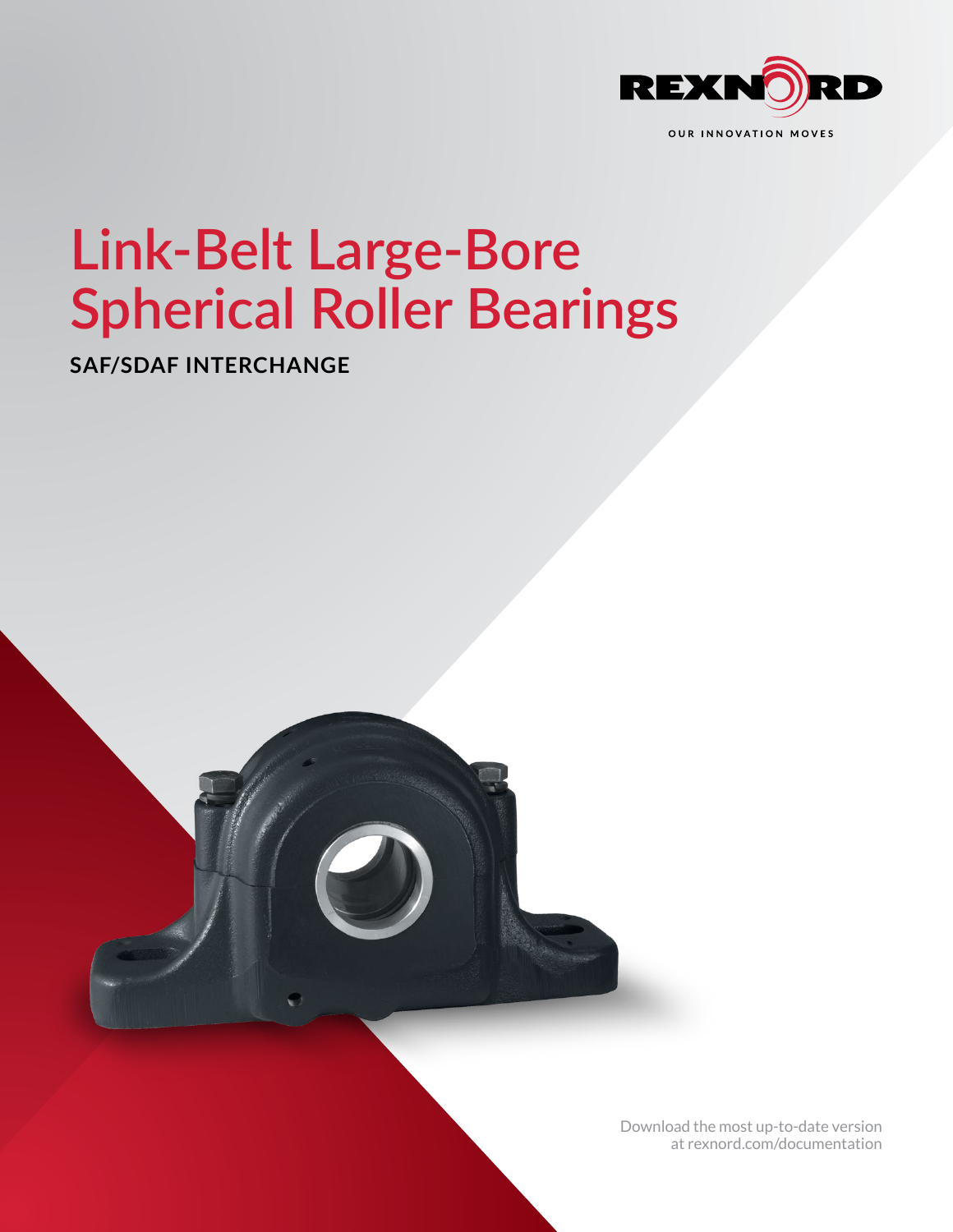### **SAF/SDAF INTERCHANGE**

| <b>BORE</b>  |               | <b>COMPLETE</b>                        |                                                | <b>BEARING</b>                         |                                  |                                  |
|--------------|---------------|----------------------------------------|------------------------------------------------|----------------------------------------|----------------------------------|----------------------------------|
| Inch         | <b>Metric</b> | <b>LINK-BELT</b><br><b>Part Number</b> | <b>Industry Standard Part</b><br><b>Number</b> | <b>LINK-BELT</b><br><b>Part Number</b> | <b>SKF</b><br><b>Part Number</b> | <b>FAG</b><br><b>Part Number</b> |
|              | 220           | PLB22244                               | SAF22244                                       | 22244LBC3                              | 22244CC-C3-W33                   | 22244-BE-XL-C3                   |
| $7 - 15/16$  |               | PLB22544K71516                         | SAF22544                                       | 22244LBKC3                             | 22244CC-K-C3-W33                 | 22244-BE-XL-K-C3                 |
| 8            |               | PLB22544K8                             | SAF22544 x 8                                   | 22244LBKC3                             | 22244CC-K-C3-W33                 | 22244-BE-XL-K-C3                 |
| $7 - 15/16$  |               | PLB23044K71516                         | SAF23044KA x 7 15/16                           | 23044LBKC3                             | 23044-CC-K-C3-W33                | 23044-BE-XL-K-C3                 |
| 8            |               | PLB23044K8                             | $SAF23044KA \times 8$                          | 23044LBKC3                             | 23044-CC-K-C3-W33                | 23044-BE-XL-K-C3                 |
| $8 - 1/2$    |               | PLB23048K812                           | SAF23048KA x 8 1/2                             | 23048LBKC3                             | 23048-CC-K-C3-W33                | 23048-BE-XL-K-C3                 |
| $8 - 15/16$  |               | PLB23048K81516                         | SAF23048KA x 8 15/16                           | 23048LBKC3                             | 23048-CC-K-C3-W33                | 23048-BE-XL-K-C3                 |
| 9            |               | PLB23048K9                             | SAF23048KA x 9                                 | 23048LBKC3                             | 23048-CC-K-C3-W33                | 23048-BE-XL-K-C3                 |
|              | 240           | PLB23248                               | SDAF23248                                      | 23248LBC3                              | 23248-CC-C3-W33                  | 23248-BE-XL-C3                   |
| $8 - 15/16$  |               | PLB23248K81516                         | SDAF23248KA x 8 15/16                          | 23248LBKC3                             | 23248-CC-K-C3-W33                | 23248-BE-XL-K-C3                 |
| $9 - 7/16$   |               | PLB23052K9716                          | SAF23052KA x 97/16                             | 23052LBKC3                             | 23052-CC-K-C3-W33                | 23052-BE-XL-K-C3                 |
| $9 - 7/16$   |               | PLB23152K9716                          | SDAF23152KA x 97/16                            | 23152LBKC3                             | 23152-CAC-K-C3-W33               | 23152-BE-XL-K-C3                 |
|              | 260           | PLB23152                               | SDAF23152                                      | 23152LBC3                              | 23152-CAC-C3-W33                 | 23152-BE-XL-K-C3                 |
|              | 260           | PLB23252                               | SDAF23252                                      | 23252LBC3                              | 23252-CAC-C3-W33                 | 23252-BEA-XL-MB1-C3              |
| $9 - 7/16$   |               | PLB23252K9716                          | SDAF23252 KA x 97/16                           | 23252LBKC3                             | 23252-CAC-K-C3-W33               | 23252-BEA-XL-K-MB1-C3            |
| $9 - 1/2$    |               | PLB23052K912                           | SAF23052 KA x 9 1/2                            | 23052LBKC3                             | 23052-CC-K-C3-W33                | 23052-BE-XL-K-C3                 |
| $9 - 15/16$  |               | PLB23056K91516                         | SAF23056 KA x 9 15/16                          | 23056LBKC3                             | 23056-CAC-K-C3-W33               | 23056-BE-XL-K-C3                 |
| 10           |               | PLB23056K10                            | SAF23056 KA x 10                               | 23056LBKC3                             | 23056-CAC-K-C3-W33               | 23056-BE-XL-K-C3                 |
| $10 - 7/16$  |               | PLB23056K10716                         | SAF23056KA x 107/16                            | 23056LBKC3                             | 23056-CAC-K-C3-W33               | 23056-BE-XL-K-C3                 |
|              | 280           | PLB23156                               | SDAF23156                                      | 23156LBC3                              | 23156-CAC-C3-W33                 | 23156-BE-XL-C3                   |
| $10-7/16$    |               | PLB23156K10716                         | SDAF23156KA x 107/16                           | 23156LBKC3                             | 23156-CAC-K-C3-W33               | 23156-BE-XL-K-C3                 |
|              | 280           | PLB23256                               | SDAF23256                                      | 23256LBC3                              | 23256-CAC-C3-W33                 | 23256-BEA-XL-MB1-C3              |
| $10 - 7/16$  |               | PLB23256K10716                         | SDAF23256KA x 107/16                           | 23256LBKC3                             | 23256-CAC-K-C3-W33               | 23256-BEA-XL-K-MB1-C3            |
|              | 300           | PLB23060                               | SDAF23060                                      | 23060LBC3                              | 23060-CAC-C3-W33                 | 23060-BE-XL-C3                   |
| $10-15/16$   |               | PLB23060K101516                        | SDAF23060KA x 10 15/16                         | 23060LBKC3                             | 23060-CAC-K-C3-W33               | 23060-BE-XL-K-C3                 |
|              | 300           | PLB23160                               | SDAF23160                                      | 23160LBC3                              | 23160-CAC-C3-W33                 | 23160-BEA-XL-K-MB1-C3            |
| $10-15/16$   |               | PLB23160K101516                        | SDAF23160KA x 10 15/16                         | 23160LBKC3                             | 23160-CAC-K-C3-W33               | 23160-BEA-XL-MB1-C3              |
|              | 300           | PLB23260                               | SDAF23260                                      | 23260LBC3                              | 23260-CAC-C3-W33                 | 23260-BEA-XL-MB1-C3              |
| $10-15/16$   |               | PLB23260K101516                        | SDAF23260KA x 10 15/16                         | 23260LBKC3                             | 23260-CAC-K-C3-W33               | 23260-BEA-XL-K-MB1-C3            |
| 11           |               | PLB23060K11                            | SDAF23060KA x 11                               | 23060LBKC3                             | 23060-CAC-K-C3-W33               | 23060-BE-XL-K-C3                 |
|              | 320           | PLB23064                               | SDAF23064                                      | 23064LBC3                              | 23064-CC-C3-W33                  | 23064-BEA-XL-MB1-C3              |
| $11 - 15/16$ |               | PLB23064K111516                        | SDAF23064KA x 11 15/16                         | 23064LBKC3                             | 23064-CC-K-C3-W33                | 23064-BEA-XL-K-MB1-C3            |
|              | 320           | PLB23164                               | SDAF23164                                      | 23164LBC3                              | 23164-CAC-C3-W33                 | 23164-BEA-XL-MB1-C3              |
| $11 - 15/16$ |               | PLB23164K111516                        | SDAF23164KA x 11 15/16                         | 23164LBKC3                             | 23164-CAC-K-C3-W33               | 23164-BEA-XL-K-MB1-C3            |
| $11 - 15/16$ |               | PLB23264K111516                        | SDAF23264KA x 11 15/16                         | 23264LBKC3                             | 23264-CAC-K-C3-W33               | 23264-BEA-XL-K-MB1-C3            |
|              | 320           | PLB23264                               | SDAF23264                                      | 23264LBC3                              | 23264-CC-C3-W33                  | 23264-BEA-XL-MB1-C3              |
| 12           |               | PLB23064K12                            | SDAF23064KA x 12                               | 23064LBKC3                             | 23064-CC-K-C3-W33                | 23064-BEA-XL-K-MB1-C3            |
| $12 - 1/2$   |               | PLB23068K1212                          | SDAF23068KA x 12 1/2                           | 23068LBKC3                             | 23068-CAC-K-C3-W33               | 23068-BEA-XL-K-MB1-C3            |
|              | 340           | PLB23068                               | SDAF23068                                      | 23068LBC3                              | 23068-CAC-C3-W33                 | 23068-BEA-XL-MB1-C3              |
|              | 340           | PLB23168                               | SDAF23168                                      | 23168LBC3                              | 23168-CAC-C3-W33                 | 23168-BEA-XL-MB1-C3              |
| $12 - 7/16$  |               | PLB23168K12716                         | SDAF23168KA x 127/16                           | 23168LBKC3                             | 23168-CAC-K-C3-W33               | 23168-BEA-XL-K-MB1-C3            |
|              | 340           | PLB23268                               | SDAF23268                                      | 23268LBC3                              | 23268-CA-C3-W33                  | 23268-BEA-XL-MB1-C3              |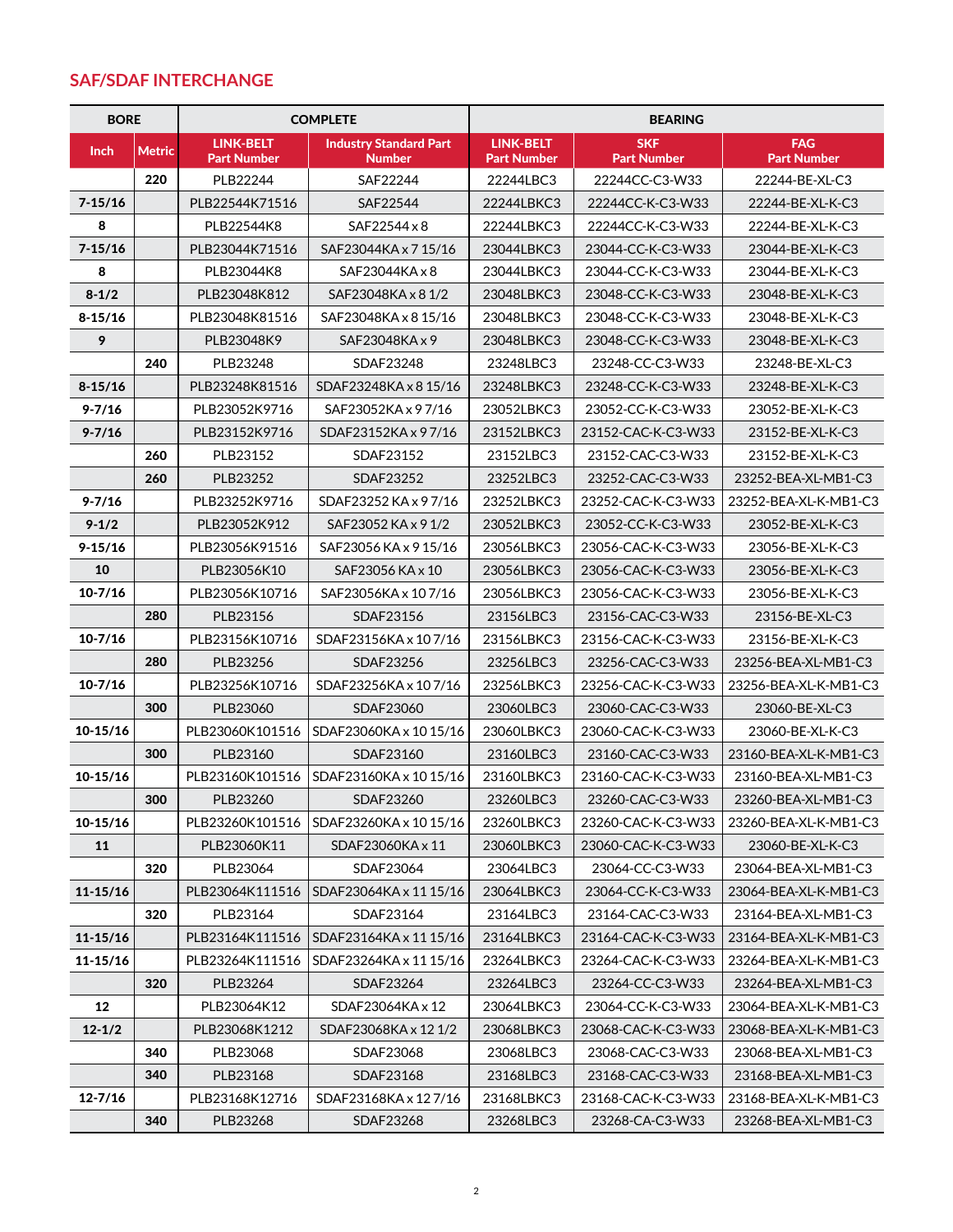| <b>BORE</b>  |               | <b>COMPLETE</b>                        |                                                | <b>BEARING</b>                         |                                  |                                           |
|--------------|---------------|----------------------------------------|------------------------------------------------|----------------------------------------|----------------------------------|-------------------------------------------|
| <b>Inch</b>  | <b>Metric</b> | <b>LINK-BELT</b><br><b>Part Number</b> | <b>Industry Standard Part</b><br><b>Number</b> | <b>LINK-BELT Part</b><br><b>Number</b> | <b>SKF</b><br><b>Part Number</b> | <b>FAG</b><br><b>Part Number</b>          |
| $12 - 7/16$  |               | PLB23268K12716                         | SDAF23268KA x 127/16                           | 23268LBKC3                             | 23268-CA-K-C3-W33                | 23268-BEA-XL-K-MB1-C3                     |
| $12 - 15/16$ |               | PLB23072K121516                        | SDAF23072KA x 12 15/16                         | 23072LBKC3                             | 23072-CAC-K-C3-W33               | 23072-BEA-XL-K-MB1-C3                     |
| 13           |               | PLB23072K13                            | SDAF23072KA x 13                               | 23072LBKC3                             | 23072-CAC-K-C3-W33               | 23072-BEA-XL-K-MB1-C3                     |
| $13 - 7/16$  |               | PLB23172K13716                         | SDAF23172KA x 137/16                           | 23172LBKC3                             | 23172-CAC-K-C3-W33               | 23172-BEA-XL-K-MB1-C3                     |
|              | 360           | PLB23172                               | SDAF23172                                      | 23172LBC3                              | 23172-CAC-C3-W33                 | 23172-BEA-XL-MB1-C3                       |
|              | 360           | PLB23272                               | SDAF23272                                      | 23272LBC3                              | 23272-CA-C3-W33                  | 23272-BEA-XL-MB1-C3                       |
| $13 - 7/16$  |               | PLB23272K13716                         | SDAF23272KA x 137/16                           | 23272LBKC3                             | 23272-CA-K-C3-W33                | 23272-BEA-XL-K-MB1-C3                     |
| $13 - 15/16$ |               | PLB23076K131516                        | SDAF23076KA x 13 15/16                         | 23076LBKC3                             | 23076-CAC-K-C3-W33               | 23076-BEA-XL-K-MB1-C3                     |
|              | 380           | PLB23176                               | SDAF23176                                      | 23176LBC3                              | 23176-CA-C3-W33                  | 23176-BEA-XL-MB1-C3                       |
| $13 - 15/16$ |               | PLB23176K131516                        | SDAF23176KA x 13 15/16                         | 23176LBKC3                             | 23176-CA-K-C3-W33                | 23176-BEA-XL-K-MB1-C3                     |
|              | 380           | PLB23276                               | SDAF23276                                      | 23276LBC3                              | 23276-CA-C3-W33                  | 23276-BEA-XL-MB1-C3                       |
| $13 - 15/16$ |               | PLB23276K131516                        | SDAF23276KA x 13 15/16                         | 23276LBKC3                             | 23276-CA-K-C3-W33                | 23276-BEA-XL-K-MB1-C3                     |
| 14           |               | PLB23076K14                            | SDAF23076KA x 14                               | 23076LBC3                              | 23076-CAC-C3-W33                 | 23076-BEA-XL-MB1-C3                       |
| 15           |               | PLB23080K15                            | SDAF23080KA x 15                               | 23080LBKC3                             | 23080-CAC-K-C3-W33               | 23080-BEA-XL-K-MB1-C3                     |
|              | 400           | PLB23180                               | SDAF23180                                      | 23180LBC3                              | 23180-CA-C3-W33                  | 23180-BEA-XL-MB1-C3                       |
| 15           |               | PLB23180K15                            | SDAF23180KA x 15                               | 23180LBKC3                             | 23180-CA-K-C3-W33                | 23180-BEA-XL-K-MB1-C3                     |
|              | 400           | PLB23280                               | SDAF23280                                      | 23280LBC3                              | 23280-CA-C3-W33                  | 23280-BEA-XL-MB1-C3                       |
| 15           |               | PLB23280K15                            | SDAF23280KA x 15                               | 23280LBKC3                             | 23280-CA-K-C3-W33                | 23280-BEA-XL-K-MB1-C3                     |
| $15 - 3/4$   |               | PLB23084K1534                          | SDAF23084KA x 15 3/4                           | 23084LBKC3                             | 23084-CA-K-C3-W33                | 23084-BEA-XL-K-MB1-C3                     |
|              | 420           | PLB23184                               | SDAF23184                                      | 23184LBC3                              | 23184-C-J-C3-W33                 | 23184-BEA-XL-MB1-C3                       |
| $15 - 3/4$   |               | PLB23184K1534                          | SDAF23184KA x 15 3/4                           | 23184LBKC3                             | 23184-C-K-J-C3-W33               | 23184-BEA-XL-K-MB1-C3                     |
|              | 420           | PLB23284                               | SDAF23284                                      | 23284LBC3                              | 23284-CA-C3-W33                  | 23284-BEA-XL-MB1-C3                       |
| $15 - 3/4$   |               | PLB23284K1534                          | SDAF23284KA x 15 3/4                           | 23284LBKC3                             | 23284-CA-K-C3-W33                | 23284-BEA-XL-K-MB1-C3                     |
| $16 - 1/2$   |               | PLB23088K1612                          | SDAF23088KA x 16 1/2                           | 23088LBKC3                             | 23088-CA-K-C3-W33                | 23088-BEA-XL-K-MB1-C3                     |
|              | 440           | PLB23188                               | SDAF23188                                      | 23188LBC3                              | 23188-CA-C3-W33                  | 23188-BEA-XL-MB1-C3                       |
| $16 - 1/2$   |               | PLB23188K1612                          | SDAF23188KA x 16 1/2                           | 23188LBKC3                             | 23188-CA-K-C3-W33                | 23188-BEA-XL-K-MB1-C3                     |
|              | 440           | PLB23288                               | SDAF23288                                      | 23288LBC3                              | 23288-CA-C3-W33                  | 23288-BEA-XL-MB1-C3                       |
| $16 - 1/2$   |               | PLB23288K1612                          | SDAF23288KA x 16 1/2                           | 23288LBKC3                             | 23288-CA-K-C3-W33                | 23288-BEA-XL-K-MB1-C3                     |
| 17           |               | PLB23092K17                            | SDAF23092KA x 17                               | 23092LBKC3                             | 23092-CA-K-C3-W33                | 23092-BEA-XL-K-MB1-C3                     |
|              | 460           | PLB23192                               | SDAF23192                                      | 23192LBC3                              | 23192-CA-C3-W33                  | 23192-BEA-XL-MB1-C3                       |
| 17           |               | PLB23192K17                            | SDAF23192KA x 17                               | 23192LBKC3                             | 23192-CA-K-C3-W33                | 23192-BEA-XL-K-MB1-C3                     |
| 18           |               | PLB23096K18                            | SDAF23096KA x 18                               | 23096LBKC3                             | 23096-CA-K-C3-W33                | 23096-BEA-XL-K-MB1-C3                     |
|              | 480           | PLB23196                               | SDAF23196                                      | 23196LBC3                              | 23196-CA-C3-W33                  | 23196-BEA-XL-MB1-C3                       |
| 18           |               | PLB23196K18                            | SDAF23196KA x 18                               | 23196LBKC3                             | 23196-CA-K-C3-W33                | 23196-BEA-XL-K-MB1-C3                     |
|              | 530           | PLB230530                              | SDAF230530                                     | 230530LBC3                             | 230530-CA-C3-W33                 | 230530-BEA-XL-MB1-C3                      |
| $19 - 1/2$   |               | PLB230530K1912                         | SDAF230530KA x 19 1/2                          | 230530LBKC3                            |                                  | 230530-CA-K-C3-W33 230530-BEA-XL-K-MB1-C3 |